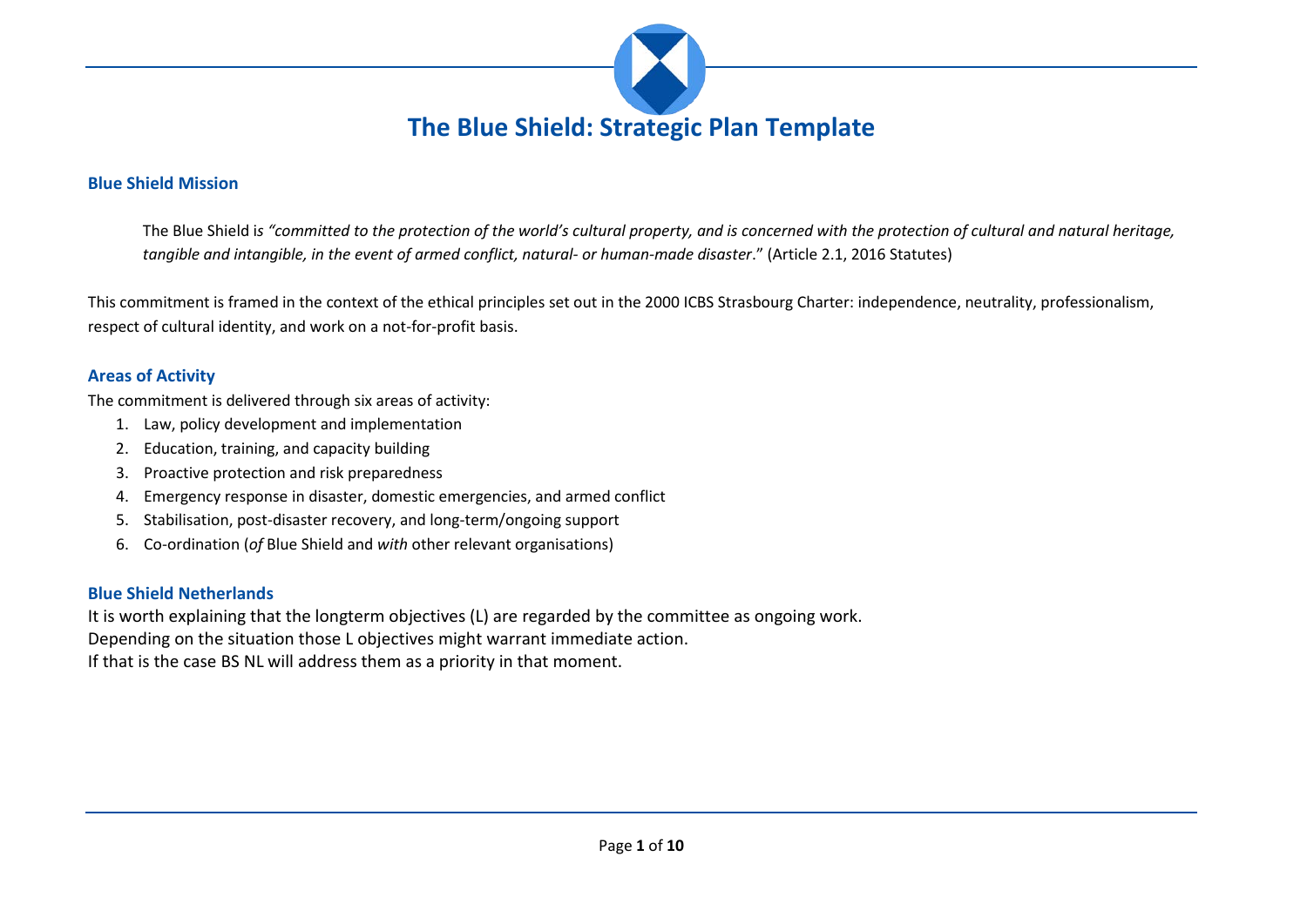

**Blue Shield Netherlands Strategic Plan YEAR 2021 - YEAR 2026**

| <b>Priority</b> | Area of Activity (In no<br>Order)                                                         | 2021 objectives                                                                                                                                                                    | 2022-2026 probable objectives                                                                                                                                                      |
|-----------------|-------------------------------------------------------------------------------------------|------------------------------------------------------------------------------------------------------------------------------------------------------------------------------------|------------------------------------------------------------------------------------------------------------------------------------------------------------------------------------|
| 1               | Legal compliance,<br>policy, and their<br>implementation                                  | National recognition for the protection of cultural heritage :<br>safety of cultural heritage as part of the National Safety<br>Strategy (6 <sup>th</sup> vital/ crucial interest) | National recognition for the protection of cultural heritage :<br>safety of cultural heritage as part of the National Safety<br>Strategy (6 <sup>th</sup> vital/ crucial interest) |
| 1               | <b>Emergency response</b>                                                                 | National contact point for expertise on emergency<br>preparedness and hazard mitigation in the Netherlands                                                                         | National contact point for expertise on emergency<br>preparedness and hazard mitigation in the Netherlands                                                                         |
| 1               | Stabilisation, post-<br>disaster recovery, and<br>long-term/ongoing<br>support activities | Long-term supporting:<br>- Netherlands National Commission for UNESCO<br>- Cultural Heritage Agency of the Netherlands<br>- Cultural Heritage Agency of the Caribbean              | Long-term supporting:<br>- Netherlands National Commission for UNESCO<br>- Cultural Heritage Agency of the Netherlands<br>- Cultural Heritage Agency of the Caribbean              |
|                 | Capacity building<br>activities, education,<br>and training                               | Organizing a "stress test": cultural heritage under attack<br>Publication on heritage protection in the Netherlands                                                                | Both will prolong into 2022                                                                                                                                                        |
|                 | Proactive protection<br>and risk preparedness                                             | Developing activities in support of proactive protection and<br>risk preparedness                                                                                                  | National recognition for the protection of cultural heritage :<br>safety of cultural heritage as part of the National Safety<br>Strategy (6 <sup>th</sup> vital/ crucial interest) |
| 1               | Co-ordination - of<br>Blue Shield and with<br>partner organisations                       | Organizing a "stress test" : cultural heritage under attack<br>(collaboration)                                                                                                     |                                                                                                                                                                                    |
|                 |                                                                                           | Publication on heritage protection in the Netherlands                                                                                                                              |                                                                                                                                                                                    |
|                 |                                                                                           | Webinars on protection of national heritage in collaboration<br>with relevant national bodies                                                                                      |                                                                                                                                                                                    |

Date plan agreed: \_\_22\_\_ / \_03\_\_ / \_\_2021\_\_\_\_ Agreed by: Board Blue Shield Netherlands: Jeroen Vervliet (IFLA) , Andrea Kieskamp (ICOM) , Gerrit de Bruin (ICA) , Jesper de Raad (ICOMOS) , Angela Dellebeke (ICA)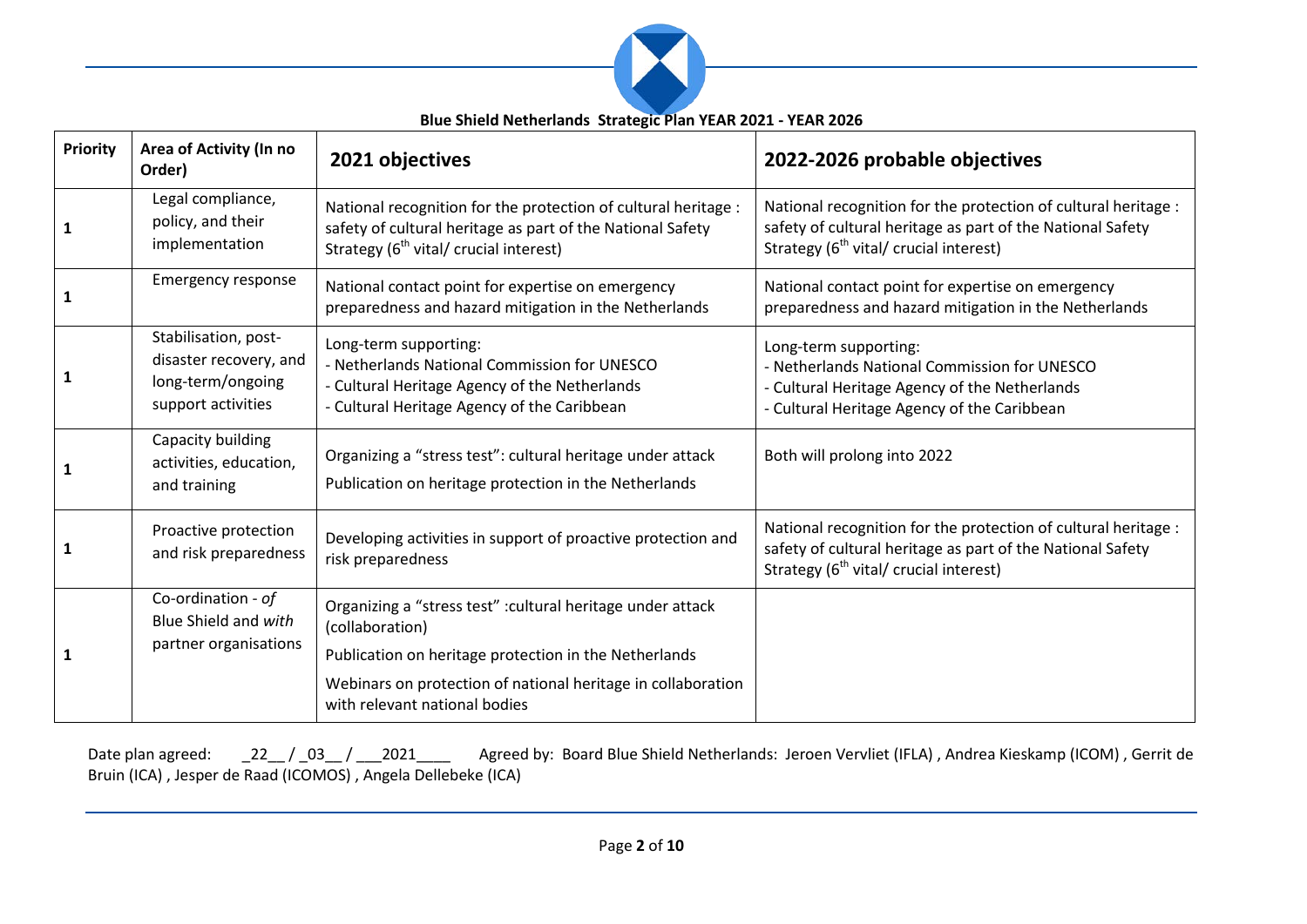

### **1.0 Area of Activity – Law, policy development and implementation**

|     | <b>OBJECTIVE -</b>                                                                                                                                                                                                                                                                                                                                                                                    | <b>Priority order</b> | S/M/L Term  |
|-----|-------------------------------------------------------------------------------------------------------------------------------------------------------------------------------------------------------------------------------------------------------------------------------------------------------------------------------------------------------------------------------------------------------|-----------------------|-------------|
| 1.1 | Provide support for and advise on the official inclusion of cultural heritage in the National Security Strategy                                                                                                                                                                                                                                                                                       |                       | L (ongoing) |
| 1.2 | Provide support for the national government and key agencies following ratification, such as advising on the need for<br>adequate resourcing (financial and otherwise) to ensure full national compliance with the:<br>- 1954 Hague Convention and both Protocols<br>- 2003 UNESCO Convention for the Safeguarding of the Intangible Cultural Heritage<br>(delete according to committee priorities). |                       | L (ongoing) |
| 1.3 | Provide support for and advise relevant national bodies regarding ongoing delivery of their responsibilities regarding<br>the prevention of looting and illicit trafficking under international law.                                                                                                                                                                                                  |                       | L (ongoing) |
| 1.4 | Provide support for and advise relevant national bodies regarding ongoing delivery of their responsibilities under<br>frameworks and policies such as the Sustainable Development Goals, and the Sendai Framework for Disaster Risk<br>Reduction.                                                                                                                                                     |                       | L (ongoing) |
| 1.5 | Work with the Blue Shield International to develop Blue Shield policies, approaches and initiatives at the international<br>level, and adapt and implement national versions of those policies.                                                                                                                                                                                                       |                       | L (ongoing) |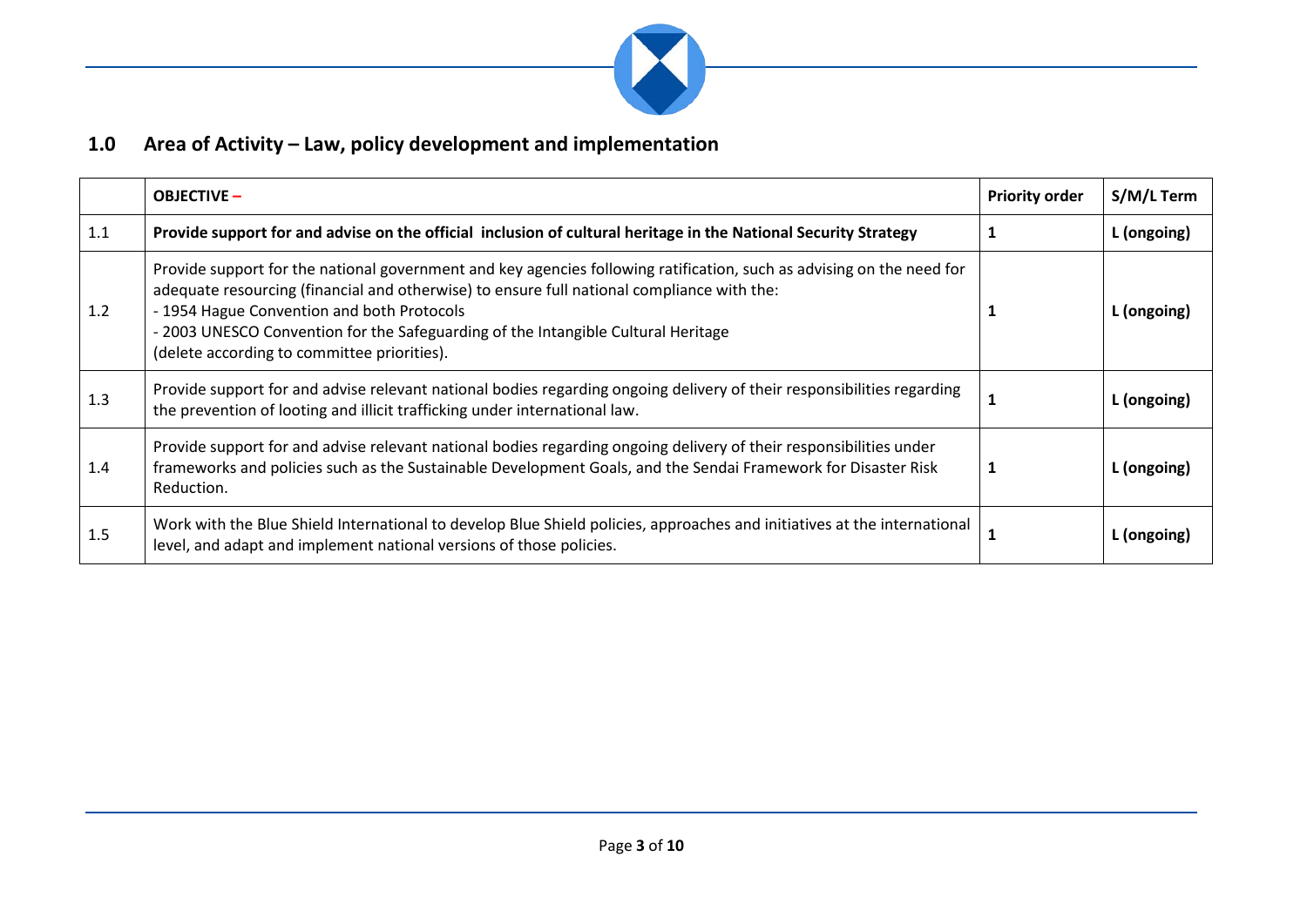

# **2.0 Area of Activity – Education, training, and capacity building**

|     | <b>OBJECTIVE</b>                                                                                                                                                                                                                                                                                                                                                           | <b>Priority</b><br>order | S/M/L<br>Term |
|-----|----------------------------------------------------------------------------------------------------------------------------------------------------------------------------------------------------------------------------------------------------------------------------------------------------------------------------------------------------------------------------|--------------------------|---------------|
| 2.1 | Identify existing educational materials and share them on a national level with national heritage institutions.<br>These materials pertain information on proactive and preventive approaches to:<br>- natural disasters and domestic emergencies regarding cultural heritage;<br>- looting and illicit trafficking;<br>-hazard mitigation (water, fire, vandalism, theft) |                          | L (ongoing)   |
| 2.2 | Contribute to international training initiatives developed by the Blue Shield and other relevant partners.                                                                                                                                                                                                                                                                 |                          | L (ongoing)   |
| 2.3 | Work with national Ministries of Defence to improve CPP integration in armed conflict or disaster response.                                                                                                                                                                                                                                                                |                          | L (ongoing)   |
| 2.4 | Act as an ongoing source of advice and information for partners in the development of civilian, military, and other<br>relevant (e.g. police and customs) policy and doctrine relating to CPP.                                                                                                                                                                             |                          | L (ongoing)   |
| 2.5 | Act as an ongoing source of support and advice for partners regarding ongoing delivery of their responsibilities under<br>the<br>- 1954 Hague Convention and both Protocols<br>- 2003 UNESCO Convention for the Safeguarding of the Intangible Cultural Heritage                                                                                                           |                          | L (ongoing)   |
| 2.6 | Publication on heritage protection in the Netherlands                                                                                                                                                                                                                                                                                                                      |                          | S/M           |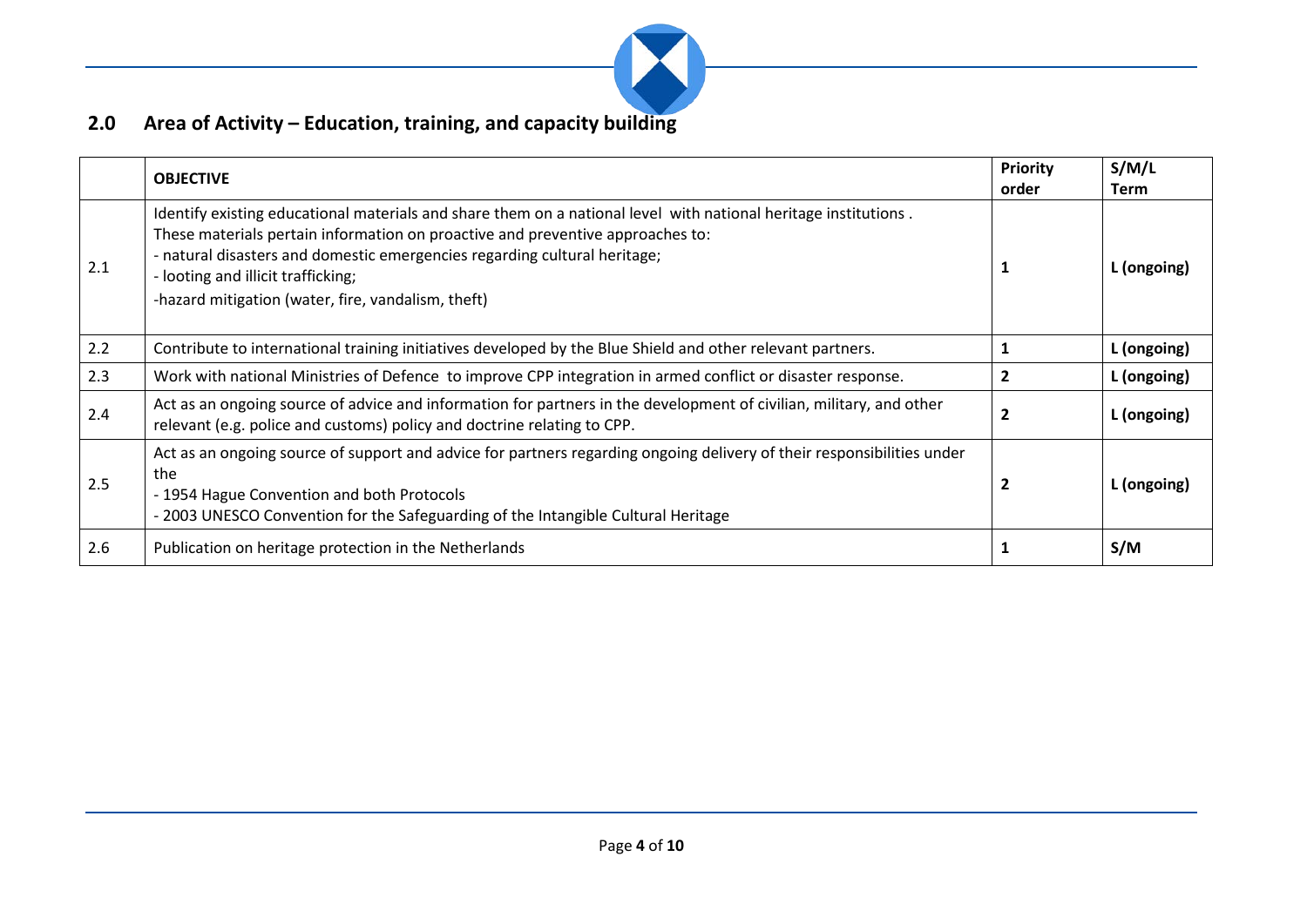

## **3.0 Area of Activity – Proactive protection and risk preparedness**

|     | <b>ACTION / OBJECTIVE</b>                                                                                                                                                                                                                                                                                                          | <b>Priority</b><br>order | S/M/L Term  |
|-----|------------------------------------------------------------------------------------------------------------------------------------------------------------------------------------------------------------------------------------------------------------------------------------------------------------------------------------|--------------------------|-------------|
| 3.1 | Work proactively with national partners to identify specific roles and responsibilities for the national Blue Shield<br>committee in the event of identified threats                                                                                                                                                               | 4                        |             |
| 3.2 | Raise awareness of appropriate resources, methodologies, training courses, and legislative structures for responding to<br>identified threats.                                                                                                                                                                                     |                          | L (ongoing) |
| 3.3 | Work with all relevant national partners to identify and prioritise CP in the event of identified threats.                                                                                                                                                                                                                         |                          | L (ongoing) |
| 3.4 | Work with national heritage organisations and other relevant partners to establish a national inventory of CP.                                                                                                                                                                                                                     |                          | M           |
| 3.5 | Work with others involved in disaster planning to ensure that CPP is fully integrated in national, regional, local, and<br>specific disaster risk reduction plans, disaster plans, and other risk mitigation strategies for dealing with emergencies.                                                                              |                          | L (ongoing) |
| 3.6 | Stimulate national government to actively apply their responsibilities under international law and international<br>agreements (such as the Sustainable Development Goals and Universal Declaration on Archives) to take preventive<br>measures for the protection of CP in the event of armed conflict and environmental disaster |                          | L (ongoing) |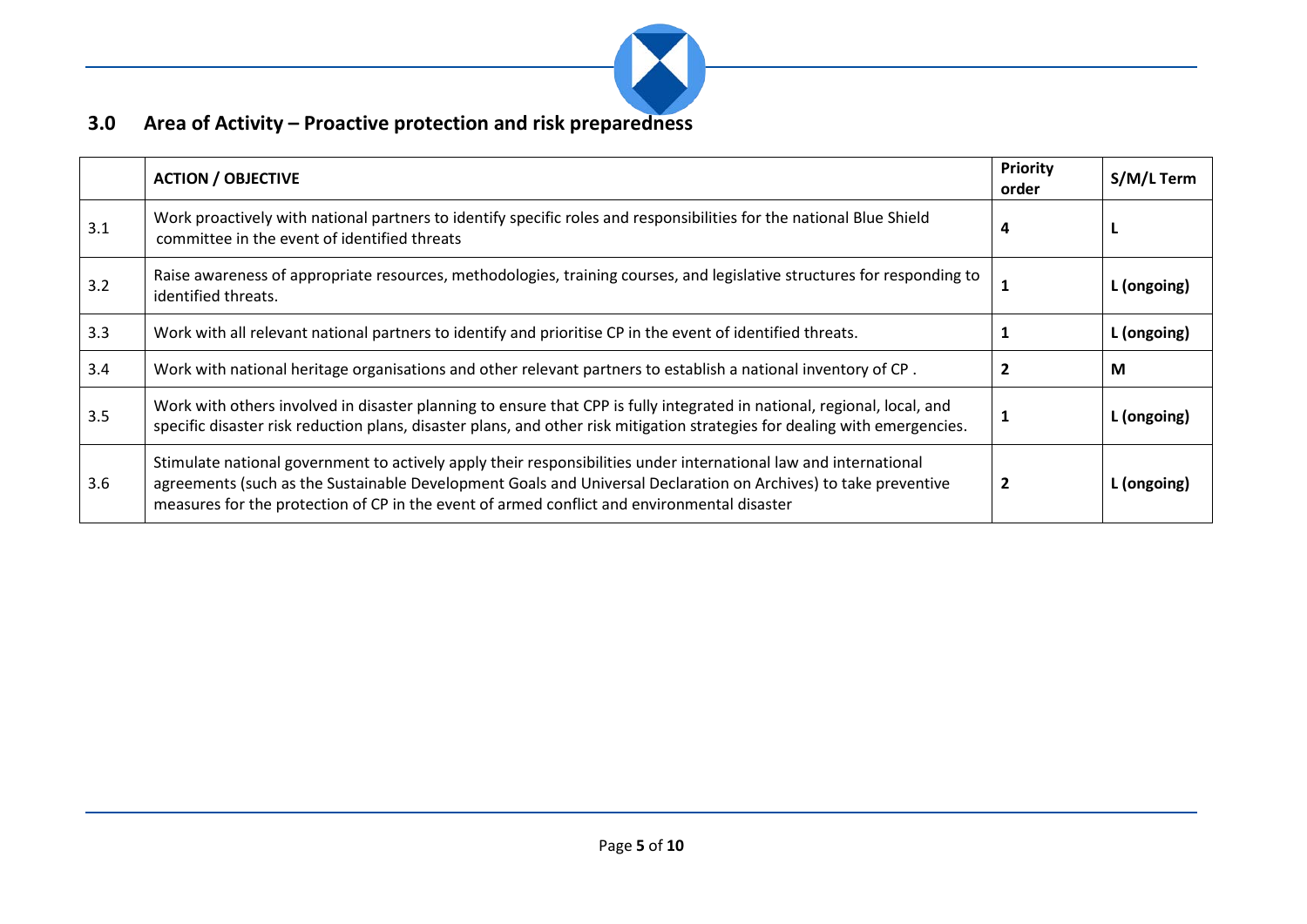

## **4.0 Area of Activity – Emergency response in disaster, domestic emergencies, and armed conflict**

|     | <b>OBJECTIVE</b>                                                                                                                                                                                                                                                                                                          | <b>Priority</b><br>order | S/M/L Term  |
|-----|---------------------------------------------------------------------------------------------------------------------------------------------------------------------------------------------------------------------------------------------------------------------------------------------------------------------------|--------------------------|-------------|
| 4.1 | Work with national partners during armed conflict, disaster, and domestic / national emergencies to provide hands-on<br>support and advice in regards to emergency response.                                                                                                                                              |                          | L (ongoing) |
| 4.2 | Remind national government of their responsibilities under international law and international agreements (such as the<br>1954 Hague Convention, Sustainable Development Goals, and Universal Declaration on Archives) to protect CP in the<br>event of armed conflict and environmental disaster.                        |                          | . (ongoing) |
| 4.3 | If necessary and appropriate, publicise when responsibilities under international law and international agreements to<br>protect CP are not upheld, supported by the Blue Shield International Board as appropriate / required.                                                                                           |                          | L (ongoing) |
| 4.4 | Working through the Blue Shield International Board, provide support to other national Blue Shield committees or<br>countries without one, when dealing with identified threats e.g. by undertaking immediate damage assessment and<br>stabilisation of CP, as circumstances, capacity, resources, and experience permit. |                          | . (ongoing) |
| 4.5 | Organizing a "stress test": cultural heritage under attack (collaboration)                                                                                                                                                                                                                                                |                          | S/M         |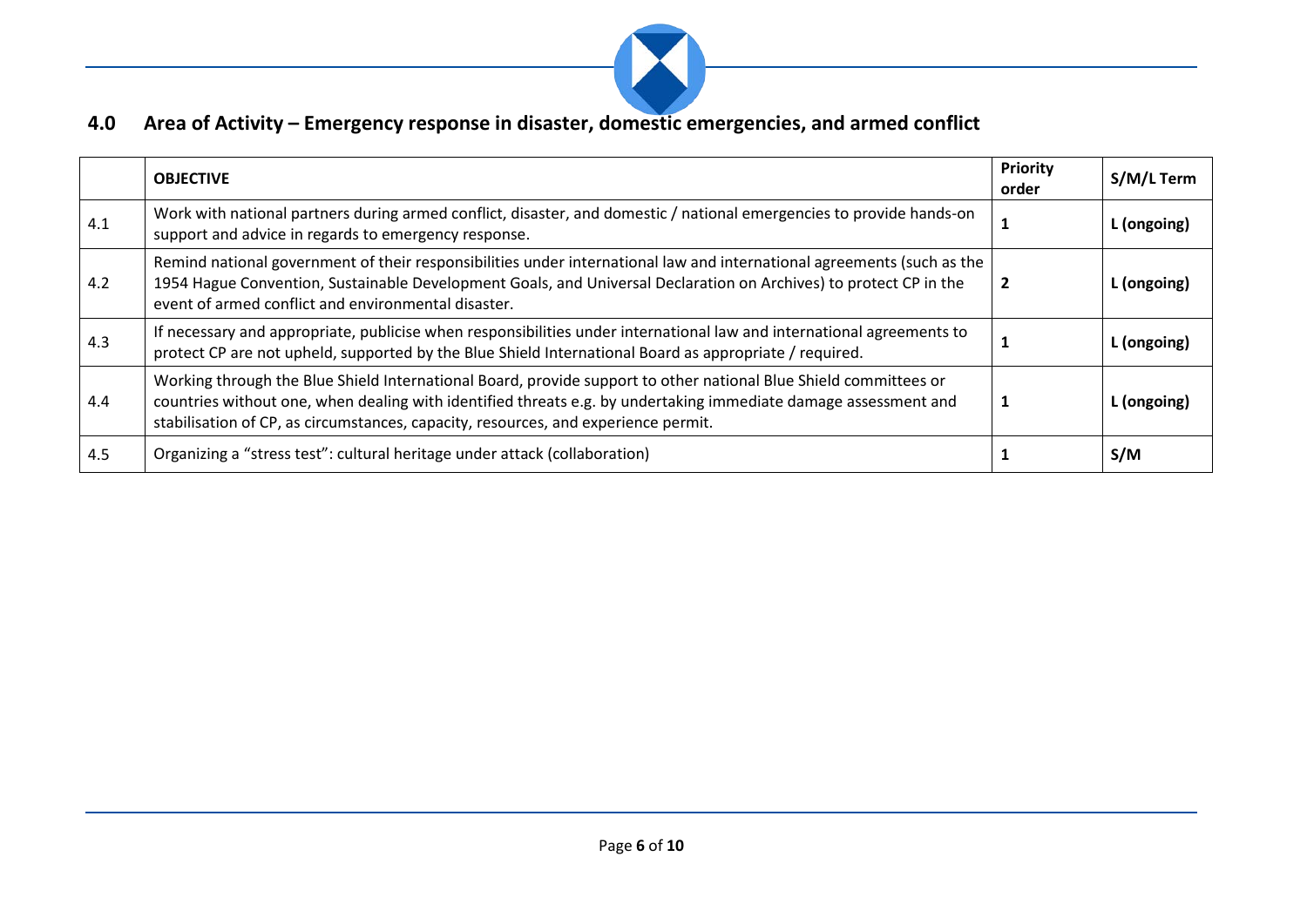

## **5.0 Area of Activity – Stabilisation, post-disaster recovery, and long-term/ongoing support**

|     | <b>OBJECTIVE</b>                                                                                                                                                                                                                                                                                                                                                    | <b>Priority</b><br>order | S/M/L Term  |
|-----|---------------------------------------------------------------------------------------------------------------------------------------------------------------------------------------------------------------------------------------------------------------------------------------------------------------------------------------------------------------------|--------------------------|-------------|
| 5.1 | Be prepared to participate in and/or give support to fact finding missions to assess damage of cultural property<br>due domestic emergencies and disasters and/or to assist relevant partners with monitoring the situation if necessary.                                                                                                                           |                          | L (ongoing) |
| 5.2 | Developing long-term working relationships with all relevant possible partners active in the event of domestic<br>emergencies, disasters, peacekeeping deployment and armed conflict.                                                                                                                                                                               |                          | L (ongoing) |
| 5.3 | Raise awareness of CPP with specialist groups, the general public, educational groups, and the media about the<br>importance of heritage protection                                                                                                                                                                                                                 |                          | L (ongoing) |
| 5.4 | Promote and advice on proactive protection of CP in peacetime (this could include small scale exercises)                                                                                                                                                                                                                                                            |                          | L (ongoing) |
| 5.5 | Encourage research into CPP, and host/organise seminars, workshops, and conferences relating to:<br>- CPP methods and developments<br>- Risks to heritage relating to conflict and disaster<br>- Methods of damage mitigation that can be applied by heritage specialists, partner organisations, and the armed<br>forces, in order to develop better CPP practice. |                          | L (ongoing) |
| 5.6 | Working through the Blue Shield International Board, support other national Blue Shield committees as circumstances,<br>capacity, resources, and experience permit.                                                                                                                                                                                                 |                          | (ongoing)   |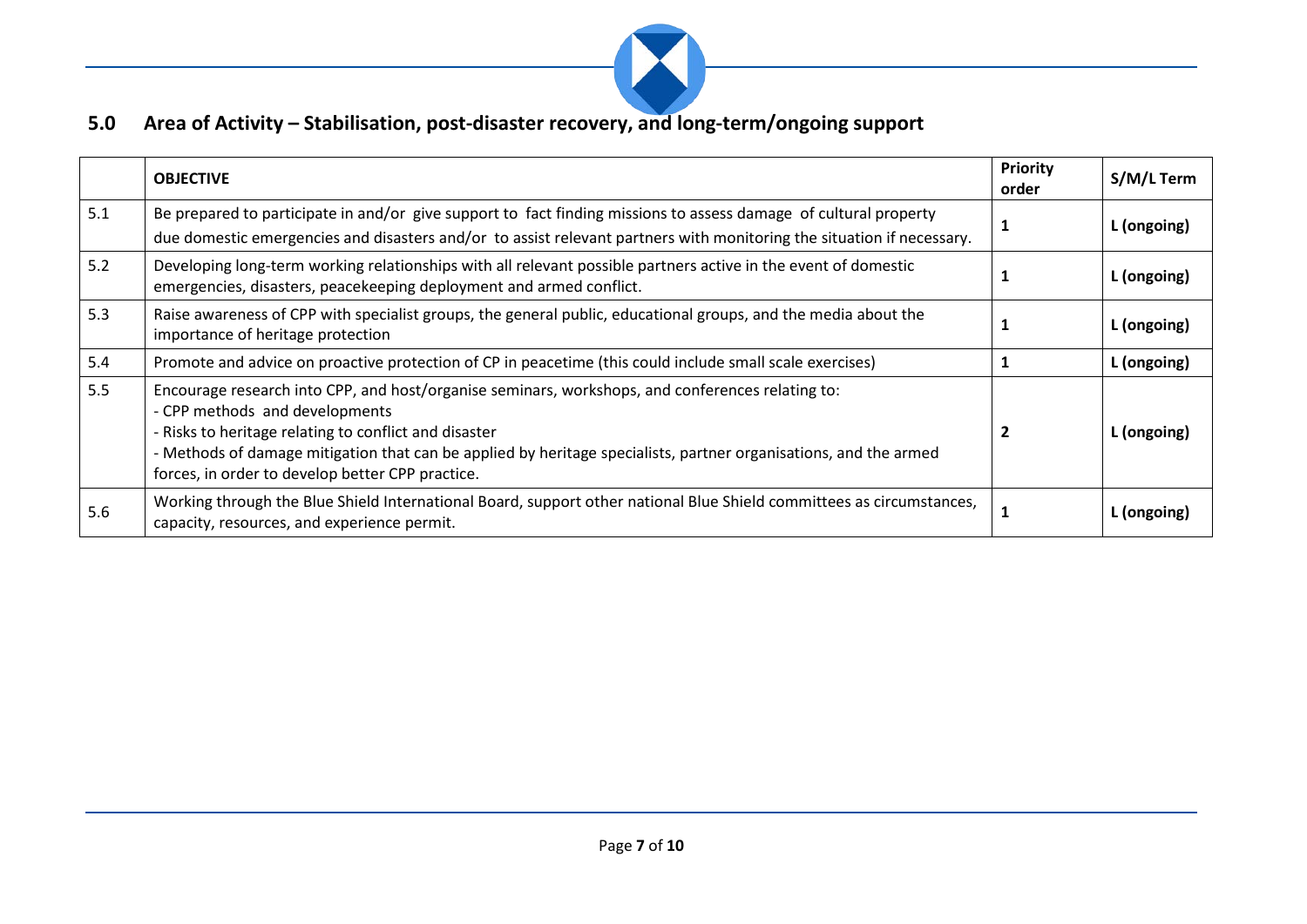

## **6.0 Area of Activity – Coordination**

|     | <b>OBJECTIVE</b>                                                                                                                                                                                                                                                                                                              | Priority<br>order | S/M/L Term  |
|-----|-------------------------------------------------------------------------------------------------------------------------------------------------------------------------------------------------------------------------------------------------------------------------------------------------------------------------------|-------------------|-------------|
| 6.1 | Seek partners to cooperate with and support the work of the national committee.                                                                                                                                                                                                                                               |                   | L (ongoing) |
| 6.2 | Coordinate with and support partners in all matters of national CPP, and, along with other national committees, the<br>Blue Shield International Board and others working in the field of CPP, in overlapping areas of international activity                                                                                 |                   | . (ongoing) |
| 6.3 | Work with national and international partners and the Blue Shield International Board to locate existing resources and<br>methodologies (e.g. standards, guidelines, manuals for emergency protection, evacuation, salvage, damage<br>assessment, stabilisation) appropriate for responding to complex and other emergencies. |                   | L (ongoing) |
| 6.4 | Provide ongoing support for voluntary networks of national individuals with chronological, geographical and/or<br>technical expertise in national CP before, during, and after emergencies, disasters, and conflicts.                                                                                                         |                   | L (ongoing) |
| 6.5 | Provide ongoing support for national CP inventories to aid in the protection of national CP.                                                                                                                                                                                                                                  |                   | L (ongoing) |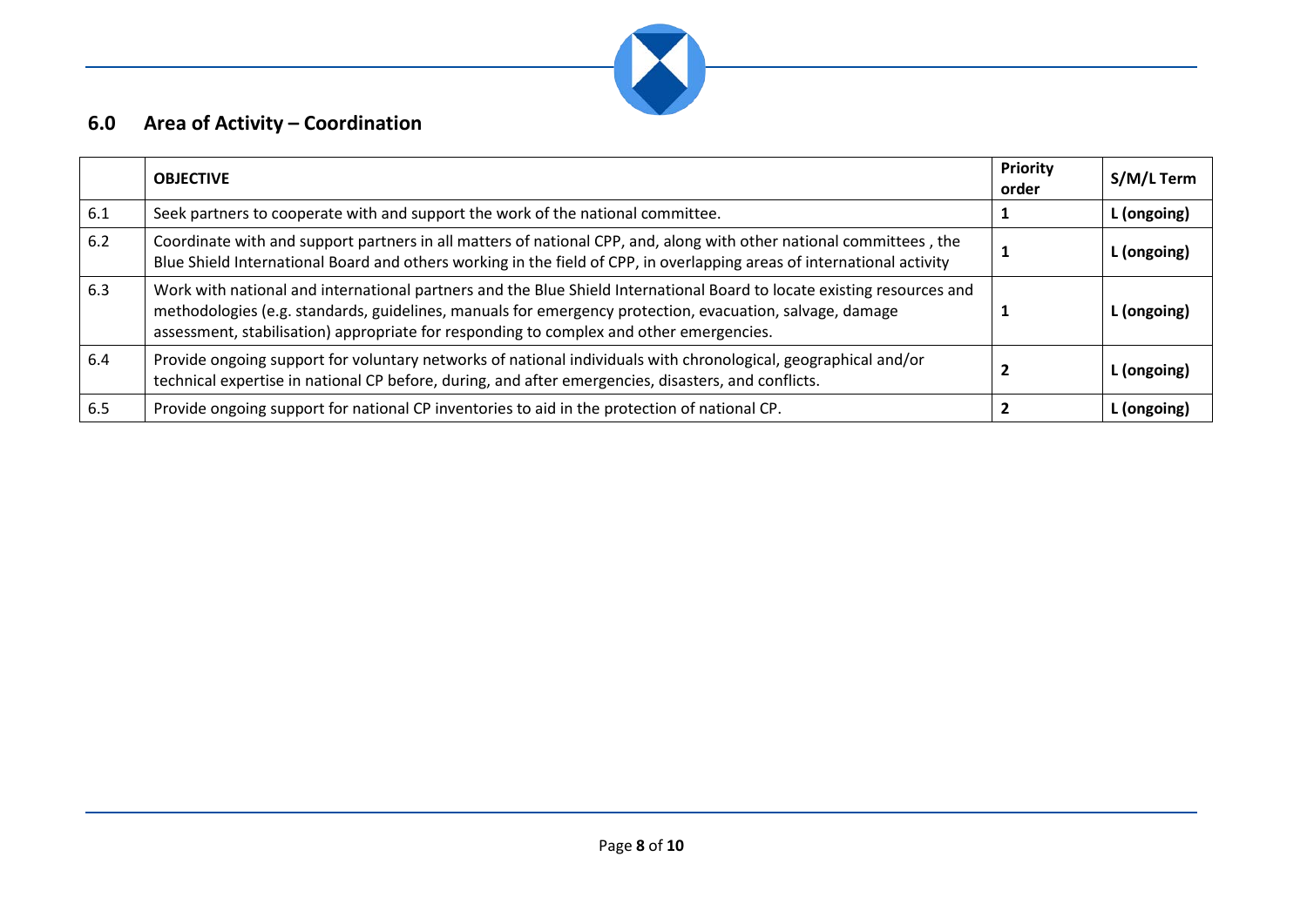

#### **Notes**

Law, Policy development and implementation: the objectives concern ratification of a selection of key legislation: it is expected that national committees will only seek to complete ratification / implementation of one law at a time. If government priorities provide the opportunity to progress two at once, then please copy these fields and enter the objectives relating to different legislation separately.

*Education, training, and capacity building*: Educational materials may include, but are not limited to:

- standards, guidelines, manuals, and methodologies,
- courses,
- field trips,
- seminars,
- workshops.

Contents may include but are not limited to:

- proactive safeguarding measures in peacetime,
- emergency methods of in situ protection, evacuation, & salvage, object and building stabilisation
- damage assessment,
- CPP inventories
- Legislation implementation for different potential partners (for example, the 1954 Hague convention requirements for national governments, their armed forces and heritage professionals, to give only a few examples)

Many objectives from *Education, training and capacity building* will be carried out in conjunction with other areas of activity, such as proactive protection.

*Proactive protection and risk preparedness:* specific roles and responsibilities for the national Blue Shield committee in the event of identified threats may include, but are not limited to:

- Developing and delivering training,
- Working with UNESCO and armed forces to directly provide, or coordinate lists of, appropriate personnel required to by the Mission of Control in the 1954 Hague Convention regulations
- Providing CP briefings for national armed forces concerning CP in theatre pre-deployment
- Directly providing or coordinating existing emergency response and first aid for CP, either for the heritage sector, or supporting armed forces in the field
- Directly providing or coordinating existing expertise to identify potentially looted material

*Emergency response in disaster, domestic emergencies, and armed conflict:* specific roles and responsibilities for the national Blue Shield committee in the event of identified threats may include, but are not limited to:

- Developing and delivering training,
- Working with UNESCO and armed forces to directly provide, or coordinate lists of, appropriate personnel required to by the Mission of Control in the 1954 Hague Convention regulations
- Providing CP briefings for national armed forces concerning CP in theatre pre-deployment
- Directly providing or coordinating existing emergency response and first aid for CP, either for the heritage sector, or supporting armed forces in the field
- Directly providing or coordinating existing expertise to identify potentially looted material